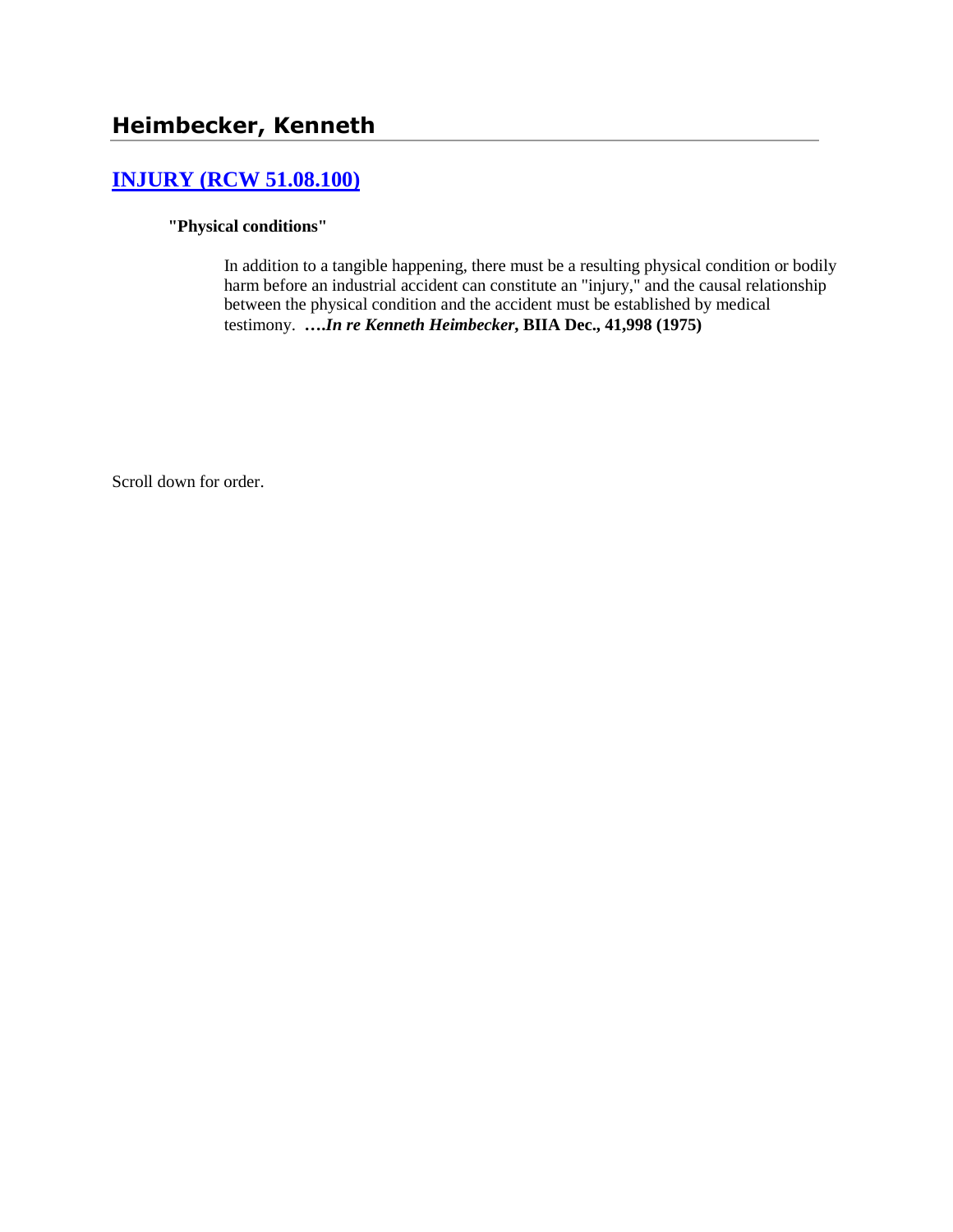### **BEFORE THE BOARD OF INDUSTRIAL INSURANCE APPEALS STATE OF WASHINGTON**

**)**

## **IN RE: KENNETH E. HEIMBECKER ) DOCKET NO. 41,998**

**CLAIM NO. G 308210 ) DECISION AND ORDER**

APPEARANCES:

Claimant, Kenneth E. Heimbecker, by Bovy, Graham, Cohen & Wampold, per Norman Cohen, and John Carlson, Associate Counsel

Employer, Fred Jansen, by R. A. Hensel

Department of Labor and Industries, by The Attorney General, per James D. Pack, Assistant

This is an appeal filed by the claimant on January 10, 1973, from an order of the Department of Labor and Industries dated December 20, 1972, which rejected this claim for the reason that the claimant's condition was pre-existing and was unrelated to the injury for which this claim was filed. **REVERSED AND REMANDED**.

## **DECISION**

Pursuant to RCW 51.52.104 and RCW 51.52.106, this matter is before the Board for review and decision on a timely Petition for Review filed by the claimant to a Proposed Decision and Order issued by a hearing examiner for this Board on January 15, 1974, in which the order of the Department dated December 20, 1972, was sustained.

The Board has reviewed the evidentiary rulings of the hearing examiner and finds that no prejudicial error was committed and said rulings are hereby affirmed.

The issue in this case is whether the claimant sustained an "injury" within the meaning of the Act, in the course of his employment for Fred Jansen, a wheat farmer at Mansfield, Washington, on May 12, 1972.

The evidence definitely establishes that a traumatic incident did occur in the course of claimant's employment on May 12, 1972. There was some confusion at first as to whether the actual date of the incident was May 19 or May 12, but we are satisfied that the earlier date is the correct one. The incident occurred while the claimant was servicing a farm tractor, and he raised up and struck the back of his head or neck on a metal hydraulic lift bracing on the front of the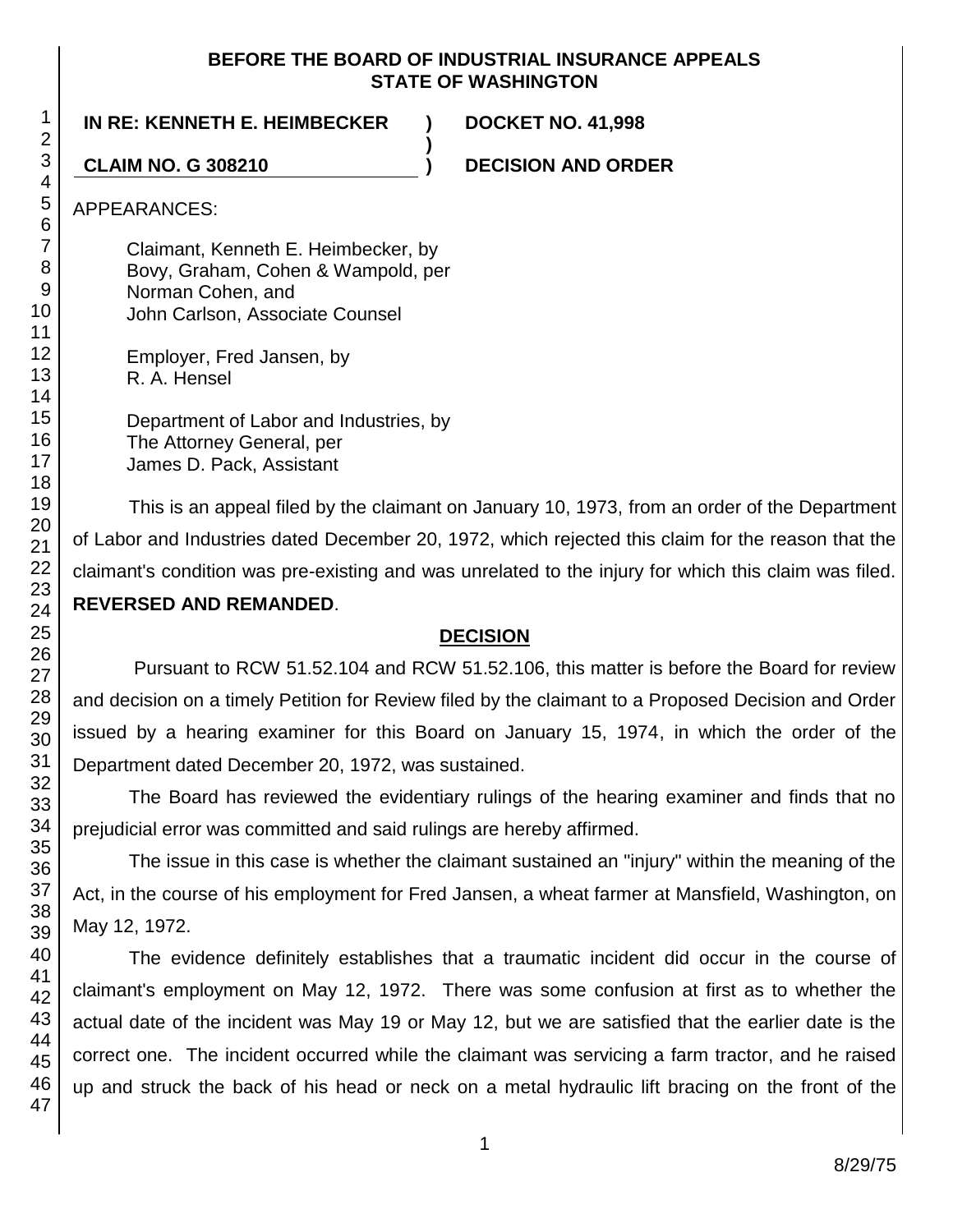tractor. Specifically, he said he struck the base of his skull where it "hooks onto" the neck. He felt a little dizzy for about five minutes, and then returned to his tasks, but he testified that thereafter he suffered a stiff and painful neck.

The claimant raises the argument for the first time in his Petition for Review, that a finding that this incident occurred is all that is necessary for the Board to reverse the Department's rejection order. This argument is inconsistent with his notice of appeal and with his own presentation of evidence in support of his appeal. The argument is not correct. The term "injury," as defined by RCW 51.08.100, has two distinct elements. First, there is the tangible happening or incident which may be termed the accident. Second, there must be a resulting "physical condition," or what may be termed the bodily harm. Obviously, every slip, fall, bump, and the like, does not result in bodily harm -- in other words, not every accident results in some physical condition. Thus, every industrial accident does not constitute an industrial "injury." Further, the law requires that causal relationship between the incident and the physical condition must be established by medical testimony. Jackson v. Department of Labor & Industries, 54 Wn. 2d 643.

Especially is this true in this case, where one of the grounds for the Department's rejection order was specifically that claimant's physical condition was pre-existing and was unrelated to the alleged incident on the job; and the claimant's notice of appeal from said order challenged that finding and alleged that his causally-related conditions included "injuries to his emotional constitution, back, legs, extremities, head, neck, and viscera with resulting disability in the claimant." Furthermore, the great majority of the evidence presented at the hearings herein, by counsel for the claimant as well as the Department, had to do with the medical questions of diagnosis of claimant's abnormal physical conditions, and, more particularly, which of such conditions resulted from the incident of May 12, 1972, and which of them were not causally related to said incident. Thus, the issue of presence or absence of causal relationship of claimant's conditions to the May 12, 1972 incident is clearly the principle issue before this Board for decisions in this case, and we will make findings thereon. See Lenk v. Department of Labor & Industries, 3 Wn. App. 977 (1970), which is in complete accord with our conclusion as to the issues which we should decide in this appeal.

Turning, then, to the medical evidence, we find that Dr. Merton D. Proctor, a general practitioner of East Wenatchee and claimant's medical witness, testified that he first examined and treated the claimant on June 20, 1972 (after claimant had previously visited a doctor in Davenport,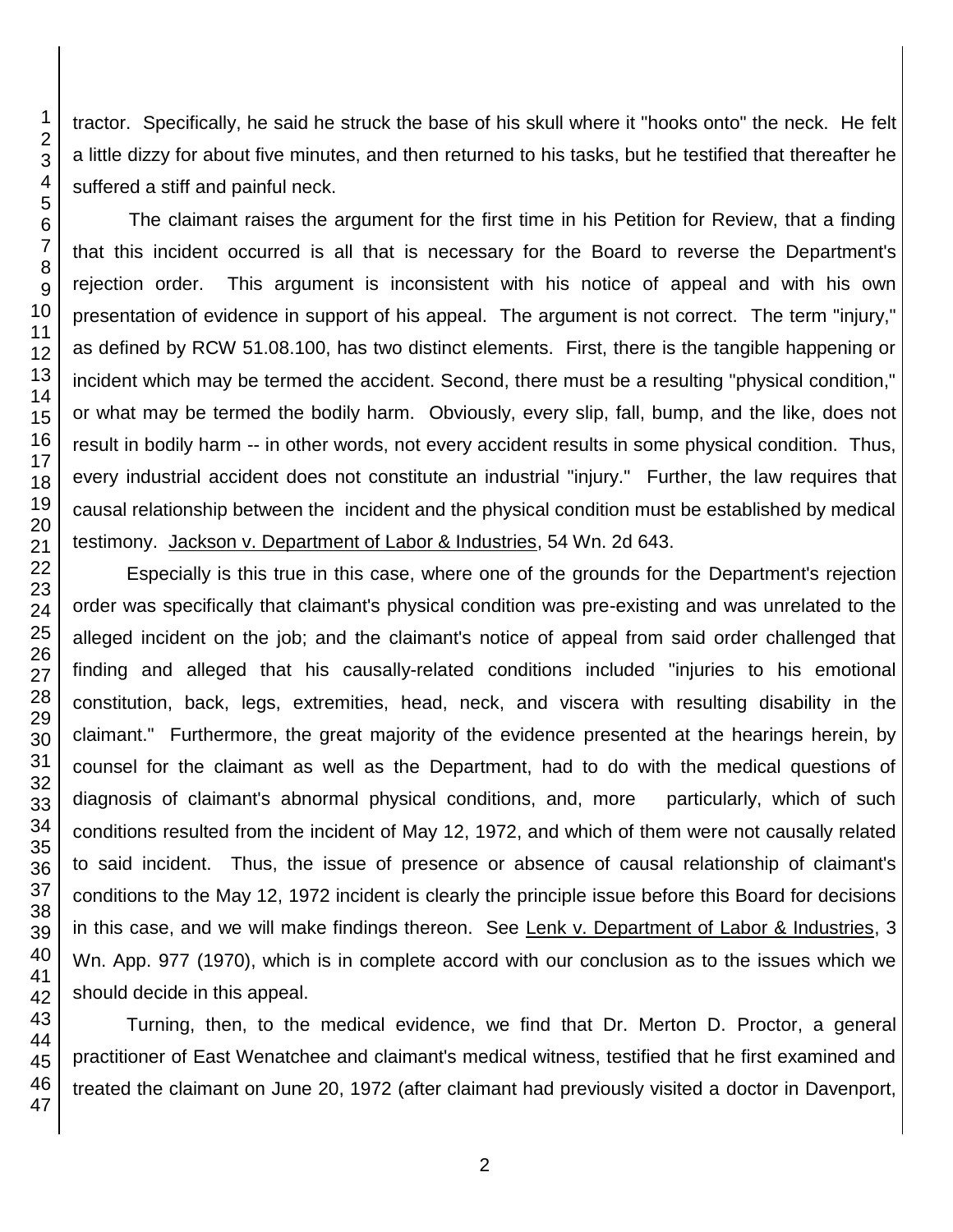Washington). Dr. Proctor received a history of the May 12, 1972 incident in accord with claimant's testimony herein, and he diagnosed an acute cervical myositis caused by that incident. He treated the claimant a number of times thereafter. He further defined cervical myositis as an acute inflammation of the muscles of the neck, and he said that there were objective findings to confirm his diagnosis, including tenderness and spasm in the cervical spine muscles, and limited neck motions on rotation, flexion and extension.

Dr. Proctor, at the time he first saw the claimant, was not aware of complaints and problems which claimant previously had regarding headaches, sub-occipital pain, and dizzy spells, extending back to late 1968 at least, for which he had undergone extensive diagnostic studies for suspected brain damage while living in California in 1969, and also complaints of headaches, dizziness, generalized nervousness, ringing in the ears, and blackout spells for which he visited a neurosurgeon in Everett in March of 1972.

It is the Department's position that these varied complaints were all part and parcel of conditions which existed prior to the incident of May 12, 1972, and which continued in existence there-after, but totally unaffected by said incident. This was the sub-stance of the testimony of Dr. Robert M. Rankin, a clinical neurologist and the Department's medical witness, who had examined claimant in December of 1968 and examined him again on November 20, 1972. Based on the latter examination, and the various head complaints of the claimant, Dr. Rankin diagnosed claimant's condition as a chronic neuromuscular tension state, and secondly a psycho-physiologic reaction, which is a mental condition evidenced in this case by a generalized nervousness and shakiness. It was Dr. Rankin's testimony that these diagnosed conditions were not due to any effects of the incident of May 12, 1972.

The one weakness in Dr. Rankin's testimony is that, in our opinion, he did not satisfactorily explain why he felt the objective findings of cervical myositis as made by Dr. Proctor in July of 1972 were unrelated to the claimant's tractor incident in May, 1972, in face of the facts that claimant apparently did not have neck pain and stiffness (as distinguished from his various complaints referable to the head) prior to that incident, and that Dr. Rankin, at his 1968 examination, did not find any limitations of neck motions.

Dr. Proctor's testimony, on the other hand, is persuasive in connecting the neck condition of acute cervical myositis to the incident of May 12, 1972. Once he was made aware, during the course of his treatment of the neck condition, of claimant's prior history of head symptoms and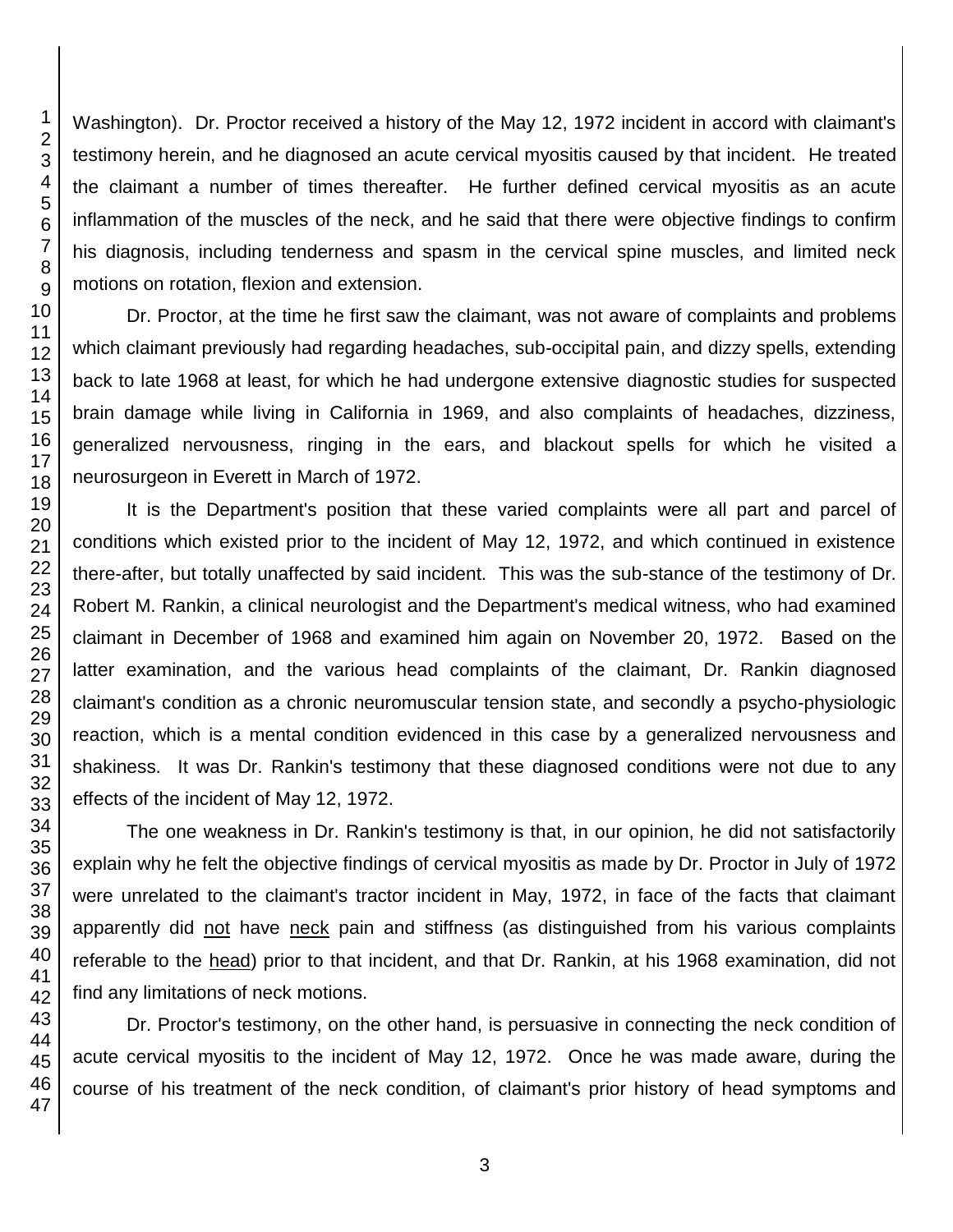treatment therefor, he seriously considered the question of whether the neck and head conditions were somehow interrelated or were separate problems. His testimony on this question was:

- "A After I first saw Mr. Heimbecker and started treating him, he then started coming in with regard to these blacking out spells, so that this was another aspect of his problem. At the time I was concerned and sought out evidence in consultation, with possible intracranial disease which was causing these problems as opposed to the neck problem, and I felt after getting the information from Dr. Mead, who is a neurosurgeon here, which was another consultation, he indicated that Mr. Heimbecker had seen Dr. Johnston with regard to these symptoms, the headache, dizziness and blackout spells, but no mention was made to Dr. Mead or in Dr. Rankin's report with regard to neck problems, it was primarily the head.
- A It raised questions about his general condition as to whether he was giving me the whole information; the point, however, is, regardless the patient was complaining about dizziness and passing out before the accident, and when he came to me he was complaining about neck pain and subsequently headaches and blackouts, and dizzy spells, I initially started typing the three things together as far as the injury was concerned, but I was unable to confirm the fact that the blackout spells, the dizziness and the headaches were necessarily related to the accident, but that his neck problem was.

\*\*\*\*

Q You indicated you felt his condition of myositis of the neck was acute as opposed to chronic, I presume, because you said it was responsive to some of your treatment, is that correct?

\*\*\*\*

\*\*\*\*

\*\*\*\*

- A That's correct.
- Q Yes, but as far as causal relationship, cervical myositis is the only thing you say was probably either caused by or aggravated by that alleged injury of May 1972?
- A That's correct.
- Q In this case when you formed your opinion as to causal relationship between the alleged injury of May 1972 and the diagnosis of cervical myositis, you were presuming, were you not, that the claimant's history that he had no problems for a month or two before this industrial injury was true?

1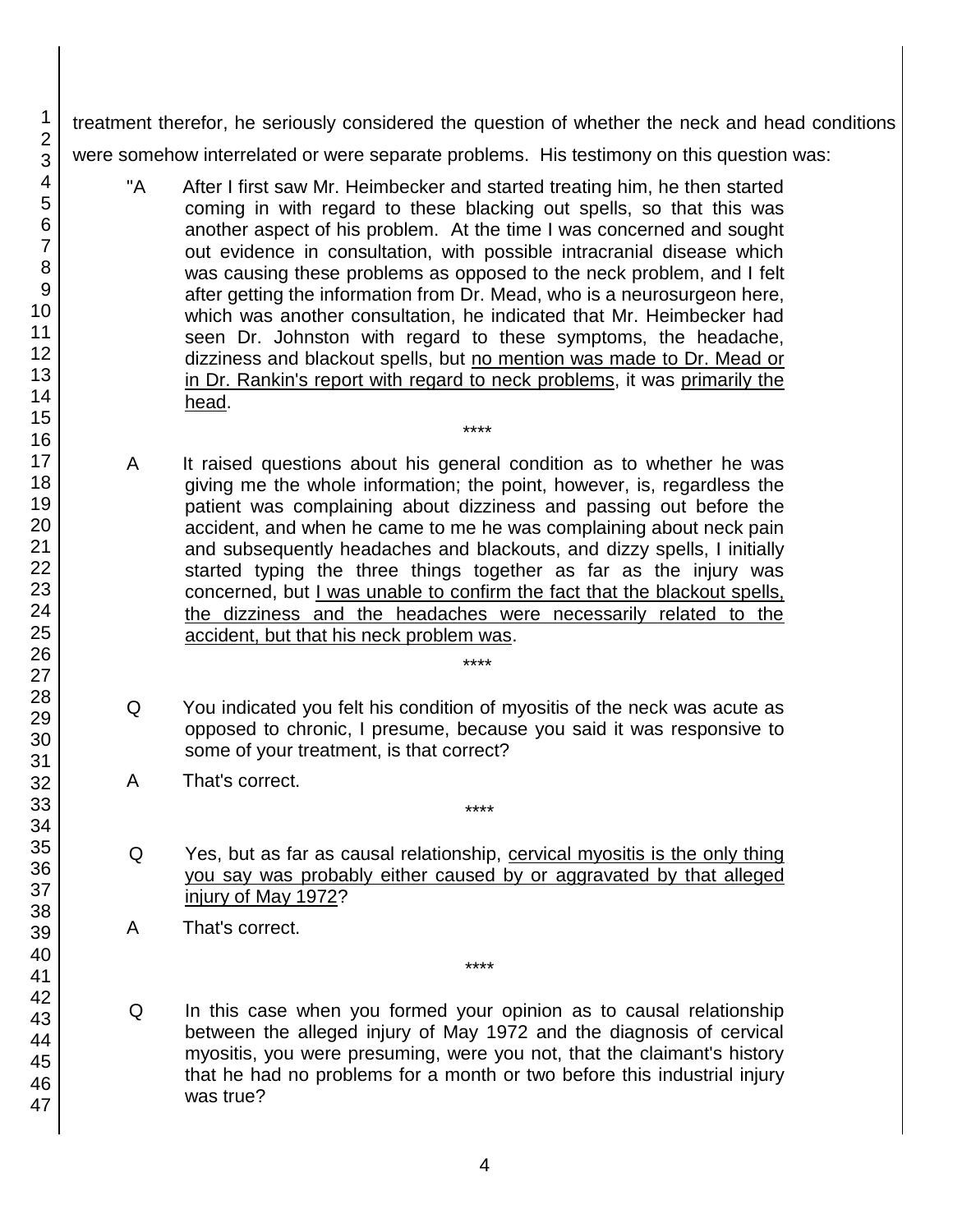A When we first started, yes, but as the case developed and I got this other information, then I was able to at least in my mind separate the two things, they weren't necessarily related to each other, the neck was one thing and the head was another." (Emphasis supplied)

In accord with claimant's medical witness' opinions, it is clear that we should find that claimant's neck condition of acute cervical myositis, as diagnosed by the doctor, was caused by his traumatic incident of May 12, 1972 on the job. Likewise, it is equally clear that claimant's head conditions, as evidenced by his several long-standing complaints showing chronic head and metal problems, must be found to be unrelated to said incident.

# **FINDINGS OF FACT**

In view of the foregoing, and after reviewing the entire record herein, the Board finds as follows:

- 1. The Department of Labor and Industries on June 20, 1972, received an accident report from the claimant, Kenneth E. Heimbecker, alleging that an industrial accident had occurred on May 19, 1972, while claimant was in the course and scope of his employment with Fred Jansen, a wheat farmer, which resulted in an injury to claimant's neck.
- 2. On August 14, 1972, the Department entered an order rejecting the claim for the reason that at the time of the injury the claimant was not in the course of his employment. On August 30, 1972, the Department entered an order holding in abeyance the Department's order of August 14, 1972. On December 20, 1972, the Department entered an order stating as follows:

"WHEREAS, this claim was filed for an alleged injury occurring on May 19, 1972, and

WHEREAS, subsequent investigation and the claimant's affidavit reveals that the claimant alleges the injury occurred on May 12, 1972, and

WHEREAS, this claim was rejected by Order and Notice dated August 14, 1972, for the reason that at the time of injury the claimant was not in the course of his employment, and

WHEREAS, timely request for reconsideration was received from the claimant, and

WHEREAS, further investigation and medical evidence reveals that the claimant's condition pre-dates both dates of alleged injury and the claimant's condition is pre-existing and is unrelated to the injury for which this claim is filed;